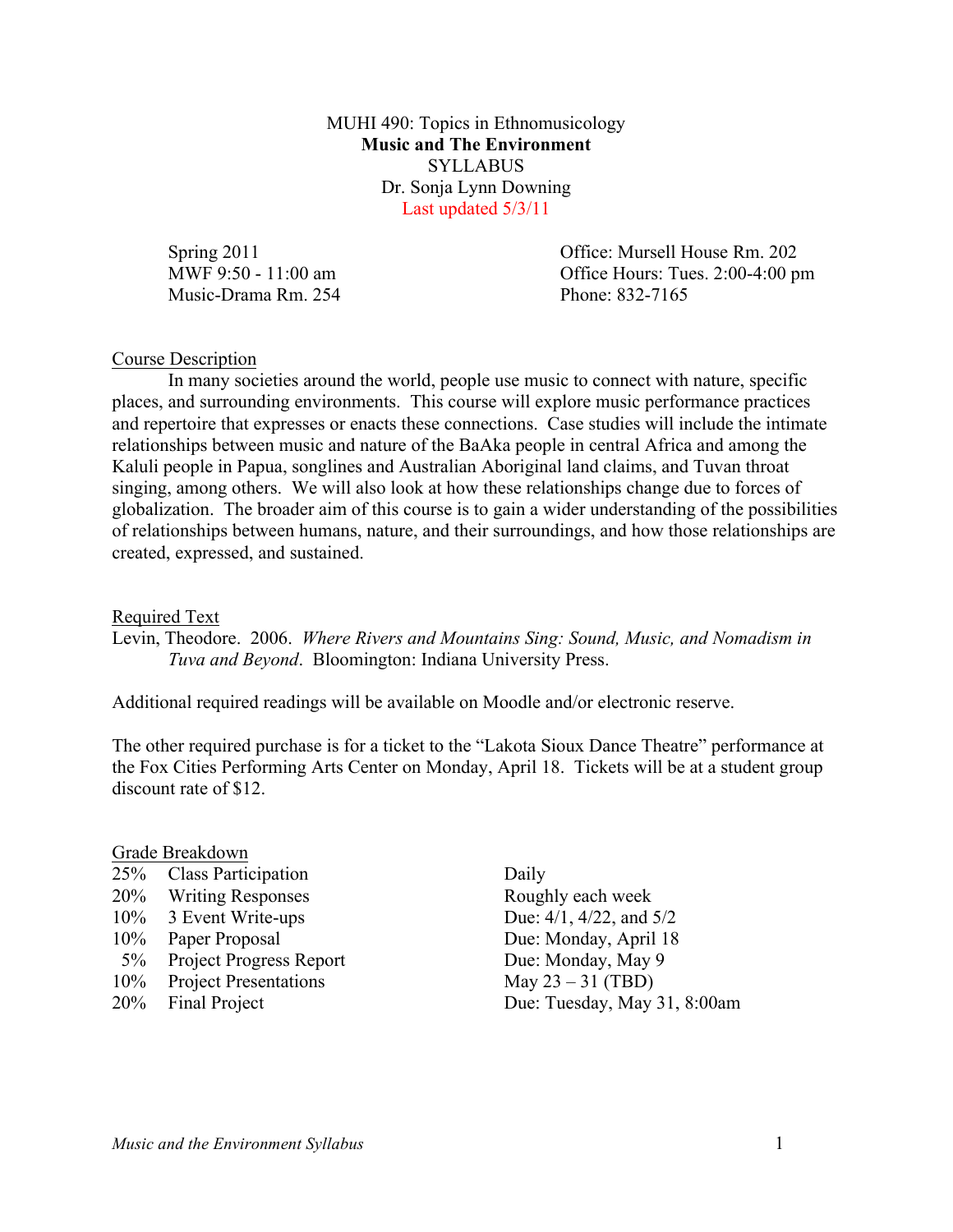### *Class Participation*

This includes participating and asking informed questions in class discussion. I can only excuse you from class with a note from the nurse or sponsor of an academic or extracurricular event. If you have a scheduling conflict with one of the events outside of class-time, you must let me know well in advance so that your attendance at an alternate event can be planned.

#### *Writing Responses*

These writing assignments are based on the material covered in reading, class lectures, and discussions. They may be in-class or take-home. This is a chance for you to show that you are keeping up with the reading and are actively processing the readings, class discussions and activities.

## *World Music and Ethnomusicology Event Attendance Requirements*

As this is an ethnomusicology course, you are required to attend the World Music Series performances (3/29, 4/30, 5/8, 5/19), Ethnomusicology Lecture (5/21), and world music performance at the Fox Cities Performing Arts Center (4/18) during the term. You will write about the performances on 3/29, 4/18, and 4/30 following the Performance Event Write-Up Guidelines, which will be posted on Moodle. Deadlines for these Write-ups are listed on the previous page.

## *Final Project and Presentation*

A separate handout will be distributed separately with instructions for these assignments.

## *Turning in Assignments*

Assignments are due in class or via email by the start of class time (9:50am), unless otherwise stated, on the date specified. Late assignments will receive a full grade lower for each day (24 hour period) late. No late assignments can be accepted past the end of the officially scheduled final exam time.

#### *Academic Honesty*

You are expected to reaffirm the Lawrence University Honor Code on every assignment you turn in. You will be held accountable to the LU Honor Code during this course. It is your responsibility to understand what constitutes plagiarism and other acts of academic dishonesty.

# *Healthy Balance*

From the Lawrence University Healthy Balance Statement: "All members of the Lawrence community have the responsibility to promote balance in their lives by making thoughtful choices. Balance results from two skills: avoiding imbalance through careful planning, and managing and containing imbalance when it occurs."

#### *Statement of Respect*

In class we will be discussing complex issues of identity and meaning. I do not expect you all to agree with me or with each other, but I do expect everyone in the class to treat each other with respect and consideration for our diversity.

#### *Sustainable Practices*

Submitting take-home assignments via email is encouraged, as is printing double-sided if you would rather turn in things on paper. However, please do double-space and use 12 pt font size (for ease of reading and making comments).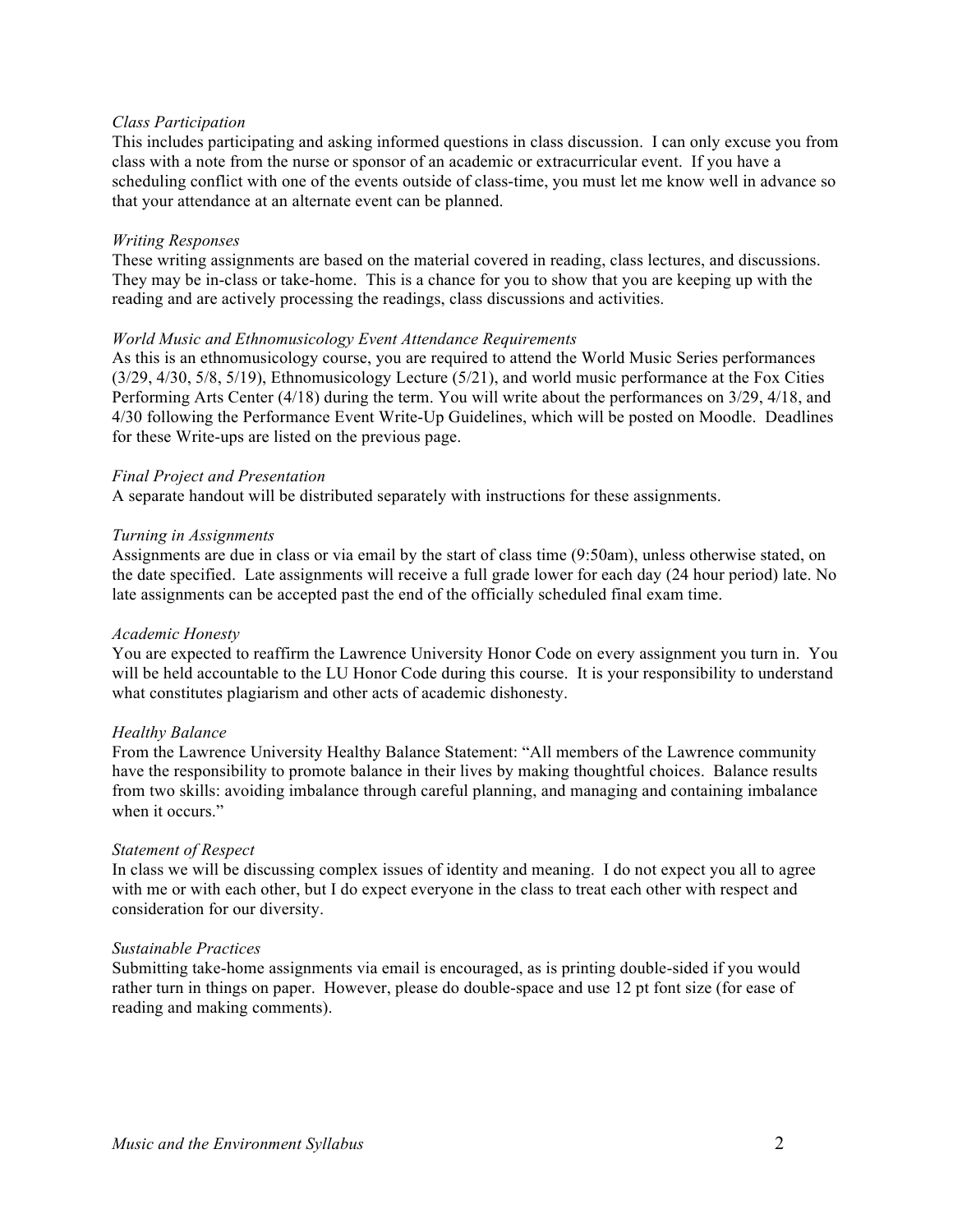Schedule **WEEK 1 INTRODUCTION TO MUSIC AND THE ENVIRONMENT**

**3/23 W Introduction and Overview**

#### **3/25 F Soundscapes**

- Schafer, R. Murray. 1994 (1977). *The Soundscape: Our Sonic Environment and the Tuning of the World.* Rochester, VT: Destiny Books. "Introduction" p.3-12, and Chapter 14 "Listening" p.205-213. [Reserve, Moodle]
- Allen, Aaron S. (2011). "Ecomusicology." *The Grove Dictionary of American Music and Musicians*, 2<sup>nd</sup> edition, ed. by Charles Hiroshi Garrett. NY: Oxford University Press. [Moodle]

## **3/27 Su Debut of the new Balinese gamelan instruments (open workshop)** 1:00-3:00pm, Lucinda's (Colman Hall)

**Film: "John Muir and the New World" [Recommended]** Produced by Catherine Tatge '72, score by Garth Neustadter '09 3pm, Warch Campus Center Cinema

## **WEEK 2 SOUND ECOLOGIES**

## **3/28 M Nature and Place in Music**

- Two articles from *The Garland Encyclopedia of World Music* (2001), Volume 3: The United States and Canada, edited by Ellen Koskoff:
- (1) Diamond, Beverly. "Identity, Diversity, and Interaction," p.1056-1065 in Section 3: Canada.
- (2) Smith, Gordon E. "Folk Musics," p.1163-1168 in Section 3b: Québec. **[**Moodle]

#### **3/29 T World Music Series: De Temps Antan [Required]** 8pm, Esch Studio, Warch Campus Center

#### **3/30 W Scandinavia**

Ramnarine, Tina K. 2009. "Acoustemology, Indigeneity, and Joik in Valkeapää's Symphonic Activism: Views from Europe's Arctic Fringes for Environmental Ethnomusicology." *Ethnomusicology* 53(2): 187-217. [Moodle]

#### **4/1 F Singapore and Japan \* Event Write-up #1 Due \***

Lee, Tong Soon. 1999. "Technology and the Production of Islamic Space: The Call to Prayer in Singapore." *Ethnomusicology* 43(1): 86-100. [Moodle]

Johnson, Henry. 2002. "Sound, Environment, and the Politics of Place: A Study of the Popular Music of Ring Links and their Reflections of Nature in Ogasawara, Japan." *Perfect Beat* 6(1): 3-17. [Moodle]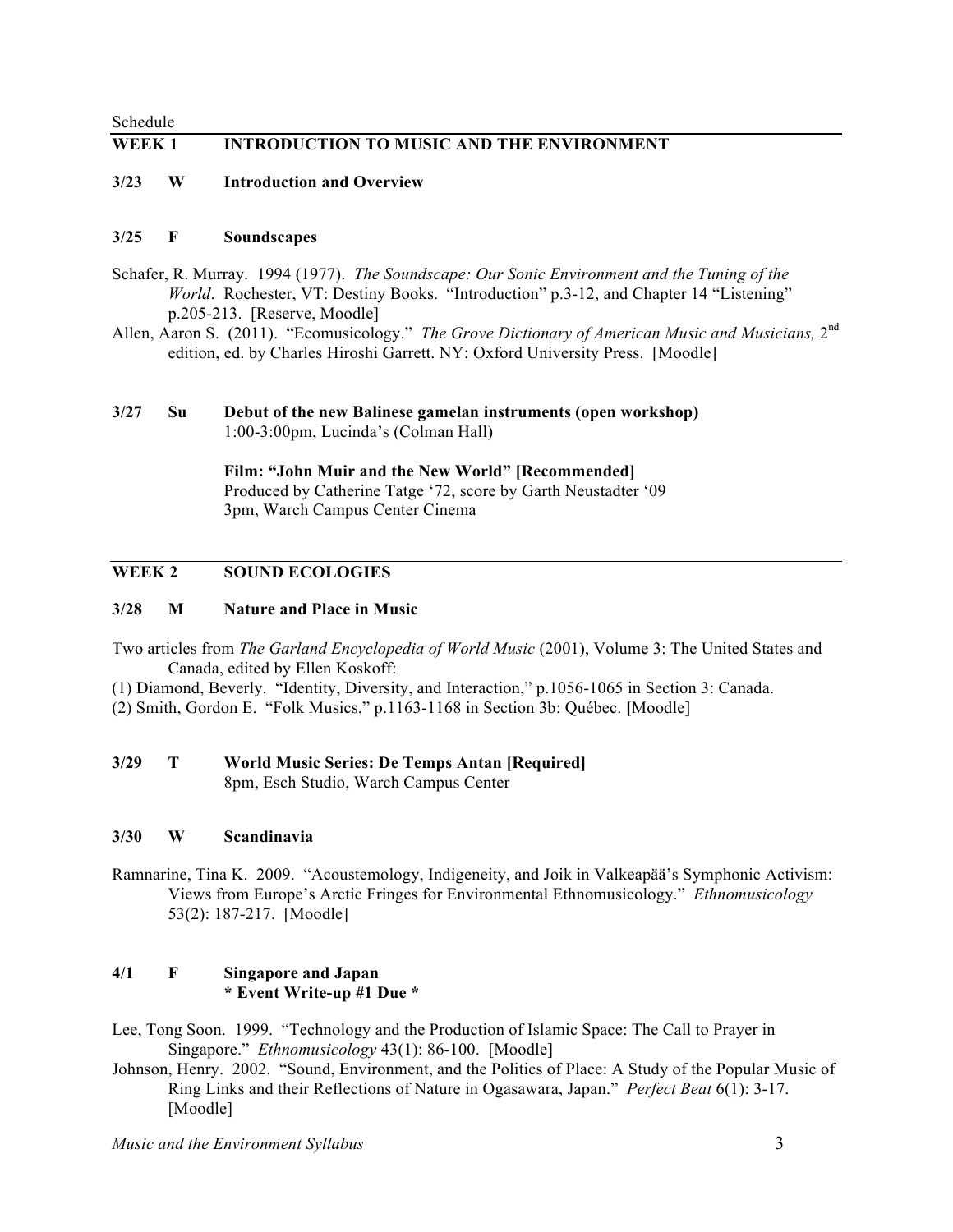# **WEEK 3 MUSIC REFLECTING CONNECTIONS WITH NATURE**

# **4/4 M Taiwan**

Guy, Nancy. 2009. "Flowing Down Taiwan's Tamsui River: Towards an Ecomusicology of the Environmental Imagination." *Ethnomusicology* 53(2): 218-248. [Moodle]

## **4/6 W Symbols of Nature in Balinese Musical Instruments \* Gamelan Day! Meet in Lucinda's (Colman Hall) for class**

DeVale, Sue Carole, and I Wayan Dibia. 1991. "Sekar Anyar: An Exploration of Meaning in Balinese Gamelan." *the world of music* 33(1): 5-51. [Moodle]

## **4/8 F Soundtracker Documentary**

Feld, Steven. 2001. "From Ethnomusicology to Echo-muse-ecology: Presentation at The Tuning of The World Conference." *The Sound World of Bosavi*, on The Acoustic Ecology Institute website. [linked from Moodle]

+Listen to Feld's recordings [Moodle]

# **WEEK 4 MUSIC AND GEOGRAPHICAL KNOWLEDGE**

# **4/11 M Music and Land Rights in Australia Guest Lecturer: Brian Pertl, Dean of the Conservatory**

- Magowan, Fiona. 1994. "'The Land is our *Märr* (Essence), It Stays Forever': The *Yothu-Yindi* Relationship in Australian Aboriginal Traditional and Popular Musics." In *Ethnicity, Identity, and Music: The Musical Construction of Place*, edited by Martin Stokes, p. 135-155. Oxford: Berg Publishers. [Reserve, Moodle]
- Grade Koch. 2008. "Music and land rights: archival recordings as documentation for Australian Aboriginal land claims." *Fontes Artis Musicae* 55(1): 155-164. [Moodle]

# **4/13 W Roseman and the Temiar**

Roseman, Marina. 1998. "Singers of the Landscape: Song, History, and Property Rights in the Malaysian Rain Forest." *American Anthropologist*, New Series 100(1): 106-121. [Moodle]

# **4/15 F Activist Cultural Reconstruction in South Africa**

Impey, Angela. (2006). "Culture, Conservation, and Community Reconstruction: Explorations in Advocacy Ethnomusicology and Participatory Action Research in Northern KwaZulu Natal." In *Ethnomusicology: A Contemporary Reader*, edited by Jennifer C. Post. NY: Routledge, p. 401- 411. [Moodle]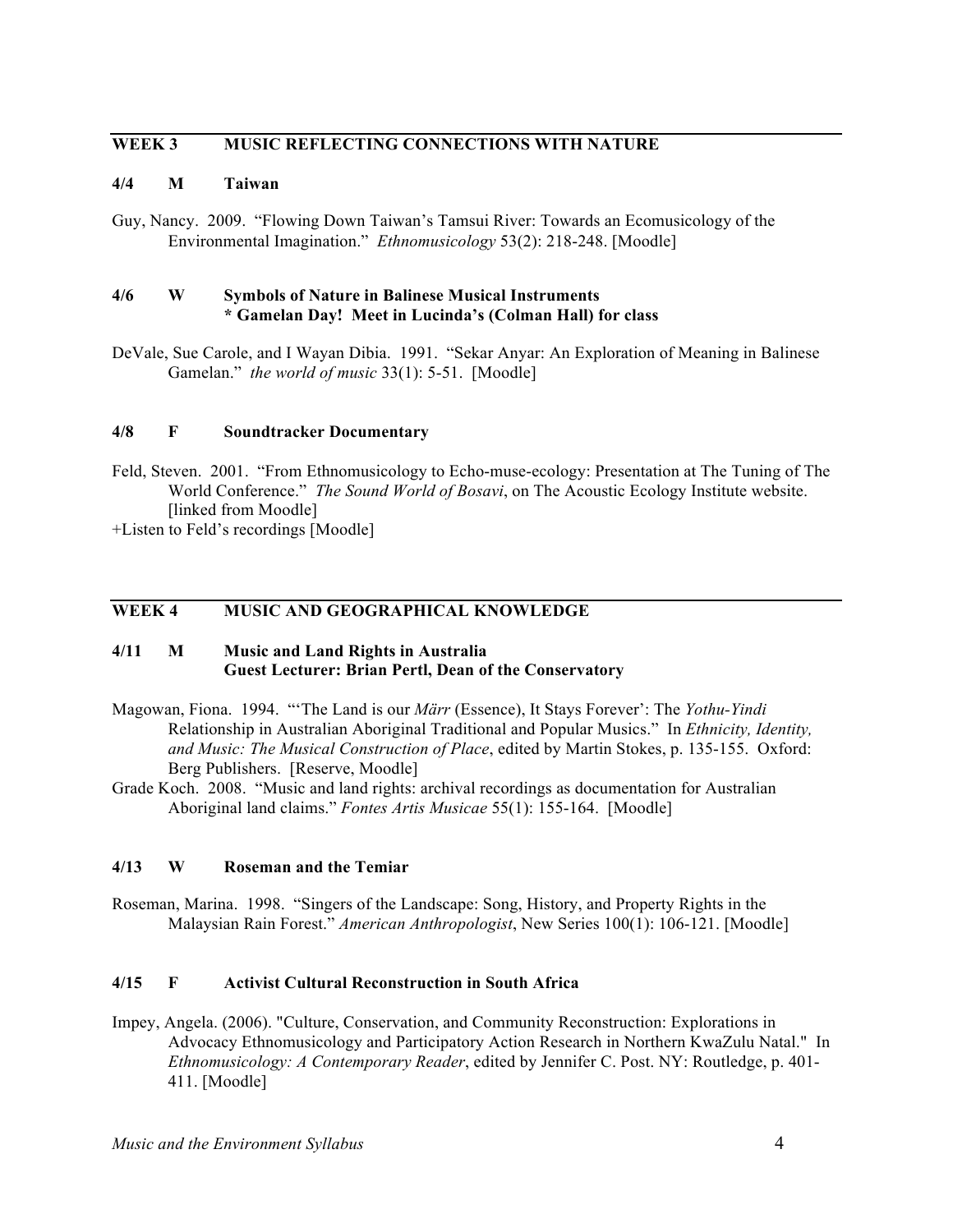# **WEEK 5 CURRENT RESEARCH**

- **4/18 M Native American Song and Dance \* Project Proposal Due \* Performance: Lakota Sioux Dance Theatre [Required]** 6:45pm, Fox Cities PAC (downtown), \$12 student group discount tickets
- Gooding, Erik D. 2001. "Section 1: Music of the American Indians/First Nations in the United States and Canada – Plains." In *The Garland Encyclopedia of World Music*, Volume 3: The United States and Canada, edited by Ellen Koskoff, p.440-450. [Moodle]
- McAllester, David P. 2009. "North America/Native America: Sioux Grass Dance." In *Worlds of Music: An Introduction to the Music of the World's Peoples*, 5<sup>th</sup> Edition, edited by Jeff Todd Titon. Belmont, CA: Schirmer Cengage Learning, p.33-39. [Moodle]
- Browner, Tara. 2009. "An Acoustic Geography of Intertribal Pow-wow Songs." In *Music of the First Nations: Tradition and Innovation in Native North America*, p.131-140. [Moodle]

# **4/20 W Expressing Places, Experiencing Nature**

- Johnston, Jesse A. 2010. "Sound Terrains: 'Soundscape,' Place and Nature in South Moravia." Unpublished paper presented at the Society for Ethnomusicology Annual Meeting, Los Angeles, CA. [Moodle]
- Cooley, Timothy J. 2010. "Musicking About Surfing." Unpublished paper presented at the Society for Ethnomusicology Annual Conference, Los Angeles. [Moodle]

#### **4/22 F Climate, Musical Resources, and Sustainability \* Event Write-up #2 Due \***

- Silvers, Michael B. 2010. "Rain Prophets and Song: Environmental Knowledge and Musical Preservation in Ceará, Brazil." Unpublished paper presented at the Society for Ethnomusicology Annual Meeting, Los Angeles, CA. [Moodle]
- Allen, Aaron. Forthcoming. "'Fatto di Fiemme': Stradivari's Violins and the Musical Trees of the Paneveggio." In *Arboreal Values: Trees and Forests in Europe, North America, and the Caribbean, 1660-1830*, edited by Laura Auricchio, Elizabeth Heckendorn Cook, and Giulia Pacini. [Moodle]

# **WEEK 6 MUSIC ENACTING CONNECTIONS WITH NATURE**

#### **4/25 M Whale Song Encounters**

Rothenberg, David. 2008. "To Wail with a Whale: Anatomy of an Interspecies Duet." *Revista Transcultural de Música / Transcultural Music Review* Volume 12 [linked from Moodle] +Listen to associated recordings linked from online article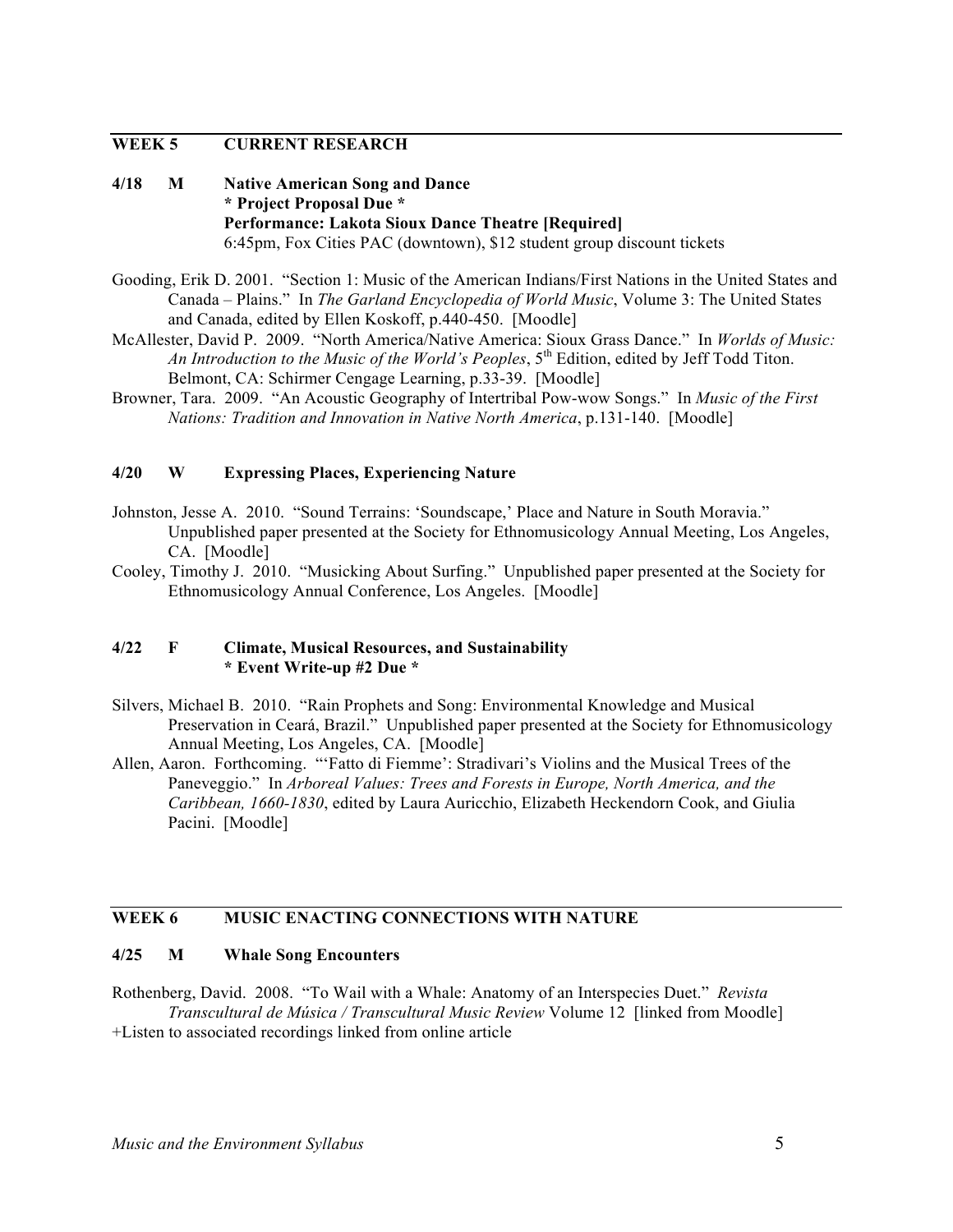## **4/27 W Feld and the Kaluli**

Feld, Steven. 1996. "A Poetics of Place: Ecological and Aesthetic Co-evolution in a Papua New Guinea Rainforest Community." In *Redefining Nature: Ecology, Culture and Domestication*, edited by Roy Ellen and Katsuyoshi Fukui. Oxford: Berg, p.61-87. [e-reserve]

#### **4/29 F Reading Period: no class**

**4/30 Sa World Music Event: Ken Zuckerman,** *sarod* **[Required] 6pm, Harper Hall**

# **WEEK 7 MUSIC AND ENVIRONMENTS: LOCAL AND GLOBAL**

# **5/2 M Pygmy Pop \* Event Write-up #3 Due \***

- Locke, David. 2009. "The BaAka People Singing 'Makala'." In *Worlds of Music: An Introduction to the Music of the World's Peoples*,  $5<sup>th</sup>$  Edition, edited by Jeff Todd Titon. Belmont, CA: Schirmer Cengage Learning, p.134-143. [Moodle]
- Feld, Steven. 2000. "The Poetics and Politics of Pygmy Pop," In *Western Music and Its Others: Difference, Representation, and Appropriation in Music.* Edited by Georgina Born and David Hesmondhalgh. Berkeley: University of California Press, p. 254-263. [Moodle]

# **5/4 W Pygmy Pop continued**

Steven Feld. 2000. "The Poetics and Politics of Pygmy Pop," In *Western Music and Its Others: Difference, Representation, and Appropriation in Music.* Edited by Georgina Born and David Hesmondhalgh. Berkeley: University of California Press, p. 263-279. [Moodle]

# **5/6 F On tour with Tuvan throat-singers**

- Levin Preface, On Language and Pronunciation, Maps, and Chapter 1 "Finding the Field"
- **5/8 Su Gamelan Cahaya Asri Spring Concert [Required]** 3pm, Memorial Chapel

# **WEEK 8 IN-DEPTH CASE STUDY: LEVIN IN TUVA**

## **5/9 M Interacting with the Tuvan Soundscape \* Project Progress Report Due \***

Levin – Chapter 2 "The World is Alive with the Music of Sound," and Interlude